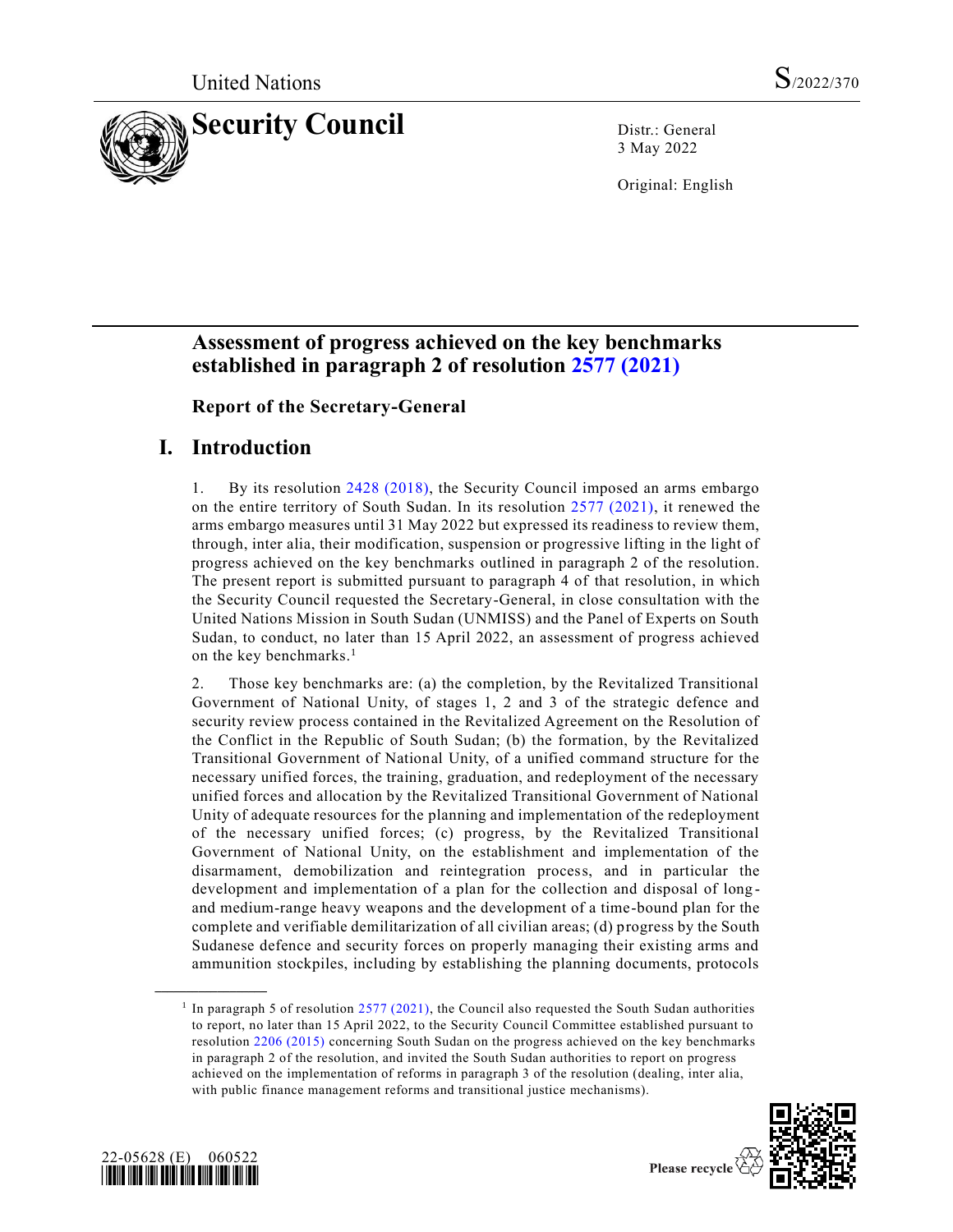and training necessary for the recording, storage, distribution and management of the weapons and ammunition; and (e) the implementation of the Joint Action Plan for the Armed Forces on addressing conflict-related sexual violence, with an emphasis on the training, sensitization, accountability and oversight of the defence and security forces.

3. Pursuant to the request mentioned in paragraph 1, an assessment team from the Secretariat visited South Sudan from 14 to 23 March 2022. During the visit, the team undertook consultations with representatives of the Government of South Sudan<sup>2</sup> and members of South Sudanese civil society (including women's groups); the reconstituted Joint Monitoring and Evaluation Commission; the Ceasefire and Transitional Security Arrangements Monitoring and Verification Mechanism; UNMISS; members of the United Nations country team; and members of the diplomatic corps based in Juba, including representatives of the Troika (which comprises Norway, the United Kingdom of Great Britain and Northern Ireland and the United States of America). In addition, the team visited Addis Ababa on 24 and 25 March 2022 and met representatives of the African Union Commission; the Special Representative of the Secretary-General to the African Union and Head of the United Nations Office to the African Union; and the Special Envoy of the Secretary-General for the Horn of Africa.<sup>3</sup> In New York, consultations were held with members of the Security Council Committee established pursuant to resolution [2206 \(2015\)](https://undocs.org/en/S/RES/2206(2015)) concerning South Sudan and with the Department of Peace Operations (including the Office of Rule of Law and Security Institutions). In addition, the present report benefited from consultations with the Panel of Experts on South Sudan, whose members are based in their home countries.

## **II. Context**

**\_\_\_\_\_\_\_\_\_\_\_\_\_\_\_\_\_\_**

4. On 18 November 2021, the President of South Sudan, Salva Kiir Mayardit sent a letter to the Committee in which he called upon the members of the Security Council to unconditionally lift the arms embargo and "other restrictions". In his letter, he also expressed the view that there was no longer a justification for the arms embargo at that stage of peace implementation and that the embargo was impeding the implementation of chapter II of the Revitalized Agreement. The President stated that unified forces in training could not graduate because South Sudan could not procure arms as a result of the arms embargo. On 25 January 2022, the Peace and Security Council of the African Union issued a communiqué in which, inter alia, it called on the international community to lift the arms embargo and other sanctions imposed on South Sudan to enable the country to build the required capacity of the unified armed forces and for them "to more effectively discharge their constitutional mandate of defending the territorial integrity of their country".<sup>4</sup>

5. Since the adoption of resolution [2577 \(2021\),](https://undocs.org/en/S/RES/2577(2021)) on 28 May 2021, progress has been made towards the implementation of the Revitalized Agreement. In 2021, the

<sup>2</sup> The Ministry of Defence and Veterans Affairs, the Ministry of Cabinet Affairs, the Ministry of Foreign Affairs and International Cooperation, the Joint Defence Board, one of the Co-Chairs of the Joint Military Ceasefire Commission, the Chair of the Joint Transitional Security Committee, the Bureau for Community Security and Small Arms Control (Ministry of the Interior) and the Chair of the South Sudan Disarmament, Demobilization and Reintegration Commission.

<sup>&</sup>lt;sup>3</sup> A meeting scheduled with the Special Envoy for South Sudan of the Intergovernmental Authority on Development, Ismail Wais, could not be held because he was travelling to Khartoum to hold meetings in the framework of the implementation of the Revitalized Agreement. Instead, a remote meeting was held with the Special Envoy upon the return of the assessment team to New York.

<sup>4</sup> African Union, communiqué PSC/PR/COMM.2/1060, 25 January 2022, para. 12.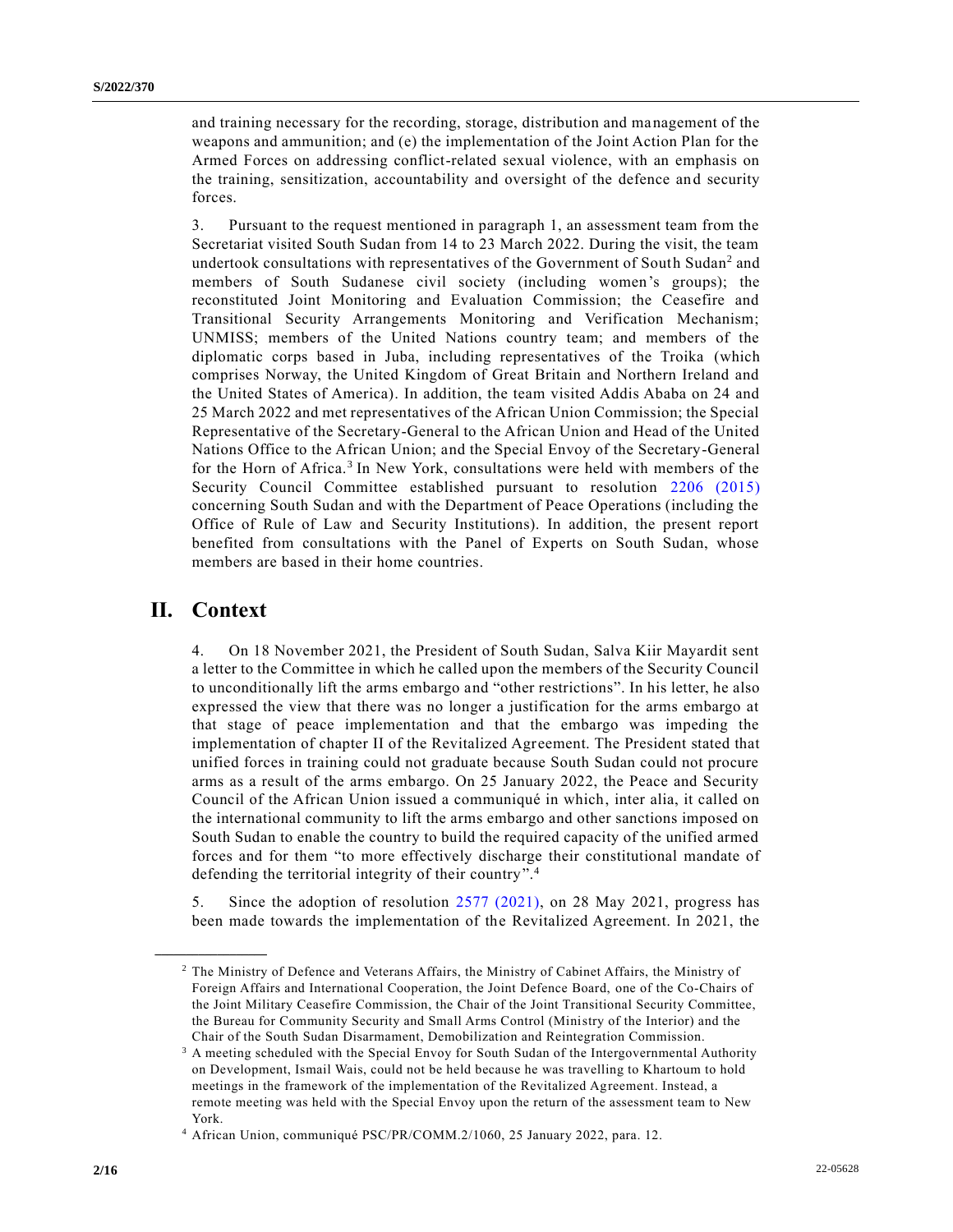Transitional National Legislative Assembly and the Council of States were reconstituted. The parliament adopted the National Constitutional Amendment bill (2021), which paves the way for the incorporation of the Revita lized Agreement into the Constitution. A task force was also established to operationalize the transitional justice mechanisms of the Revitalized Agreement. However, overall implementation remains slow and partial. A number of legislative bills that are essential for the successful completion of the transitional period have yet to be enacted by the reconstituted Transitional National Legislative Assembly. Those bills, which have been reviewed and approved by the Council of Ministers, include six security bills and the constitution-making process bill. Amendment of the Political Parties Act of 2012 will also be part of the same legislative initiative.<sup>5</sup>

6. Since the signing of the Revitalized Agreement, violence directly attributable to the two main parties, the Sudan People's Liberation Movement in Government/Army (SPLM/A-IG) and the Sudan People's Liberation Movement-Army in Opposition (SPLM/A-IO), has significantly subsided. However, intercommunal violence has risen dramatically in various parts of the country. In addition, opposition military leaders have continued to defect to the Government. Significant among those was the defection in August 2021 of a group of military commanders from SPLM/A-IO through the Kit-Gwang Declaration. On 16 January 2022, SPLM/A-IG and the Kit-Gwang and Agwelek factions of SPLM/A-IO signed respective agreements in Khartoum. Those agreements provide for amnesty for the Kit-Gwang faction, for the recommitment of the parties to the ceasefire under the Khartoum Declaration of Agreement between Parties of the Conflict of South Sudan and for the establishment of coordination offices in Juba. On 17 January, the President issued a decree granting amnesty to the Kit-Gwang faction of SPLM/A-IO, led by Simon Gatwech Dual, and to the Agwelek forces, led by Johnson Olony. <sup>6</sup> That development was followed by similar defections of military commanders from SPLM/A-IO in Unity State, which led to a series of military clashes, including attacks on training and cantonment sites.<sup>7</sup>

7. On 22 March 2022, SPLM/A-IO announced its decision to suspend participation in meetings of the security mechanisms, including the reconstituted Joint Monitoring and Evaluation Commission.<sup>8</sup> SPLM/A-IO alleged that the Government had launched attacks on SPLA-IO-controlled areas, cantonment sites and training centres and had facilitated defections. In the same vein, the South Sudan Opposition Alliance (SSOA) condemned inter-party defections and the recent clashes between the South Sudan People's Defence Forces and SPLA-IO, calling upon the parties to recommit to the permanent ceasefire. In response, the reconstituted Joint Monitoring and Evaluation Commission expressed concerns about the decision of SPLM/A-IO to suspend its participation in the meetings of the security mechanisms of the Revitalized Agreement.<sup>9</sup> The reconstituted Joint Monitoring and Evaluation Commission also expressed concerns about recent reports of clashes and warned that such attacks were exacerbated by the delayed implementation of the Ceasefire and Transitional Security Arrangements Monitoring and Verification Mechanism set out in the Revitalized Agreement.

<sup>5</sup> See [S/2022/156](https://undocs.org/en/S/2022/156) and [S/2021/1015.](https://undocs.org/en/S/2021/1015)

<sup>6</sup> See [S/2022/156.](https://undocs.org/en/S/2022/156)

<sup>7</sup> See [www.jmecsouthsudan.org/index.php/press-release/item/611-rjmec-concenred-with-splm-a](http://www.jmecsouthsudan.org/index.php/press-release/item/611-rjmec-concenred-with-splm-a-io-suspension-of-participation-in-the-meetings-of-r-arcss-security-mechanisms)[io-suspension-of-participation-in-the-meetings-of-r-arcss-security-mechanisms.](http://www.jmecsouthsudan.org/index.php/press-release/item/611-rjmec-concenred-with-splm-a-io-suspension-of-participation-in-the-meetings-of-r-arcss-security-mechanisms)

<sup>8</sup> Sudan People's Liberation Movement in Opposition, press release, 22 March 2022.

<sup>9</sup> Reconstituted Joint Monitoring and Evaluation Commission, press release, 24 March 2022, available at [www.jmecsouthsudan.com/index.php/press-release/item/612-rjmec-concerned-with](http://www.jmecsouthsudan.com/index.php/press-release/item/612-rjmec-concerned-with-clashes-emphasises-inclusive-dialogue-within-the-framework-of-the-r-arcss-as-the-only-way-of-resolving-disagreements)[clashes-emphasises-inclusive-dialogue-within-the-framework-of-the-r-arcss-as-the-only-way-of](http://www.jmecsouthsudan.com/index.php/press-release/item/612-rjmec-concerned-with-clashes-emphasises-inclusive-dialogue-within-the-framework-of-the-r-arcss-as-the-only-way-of-resolving-disagreements)[resolving-disagreements.](http://www.jmecsouthsudan.com/index.php/press-release/item/612-rjmec-concerned-with-clashes-emphasises-inclusive-dialogue-within-the-framework-of-the-r-arcss-as-the-only-way-of-resolving-disagreements)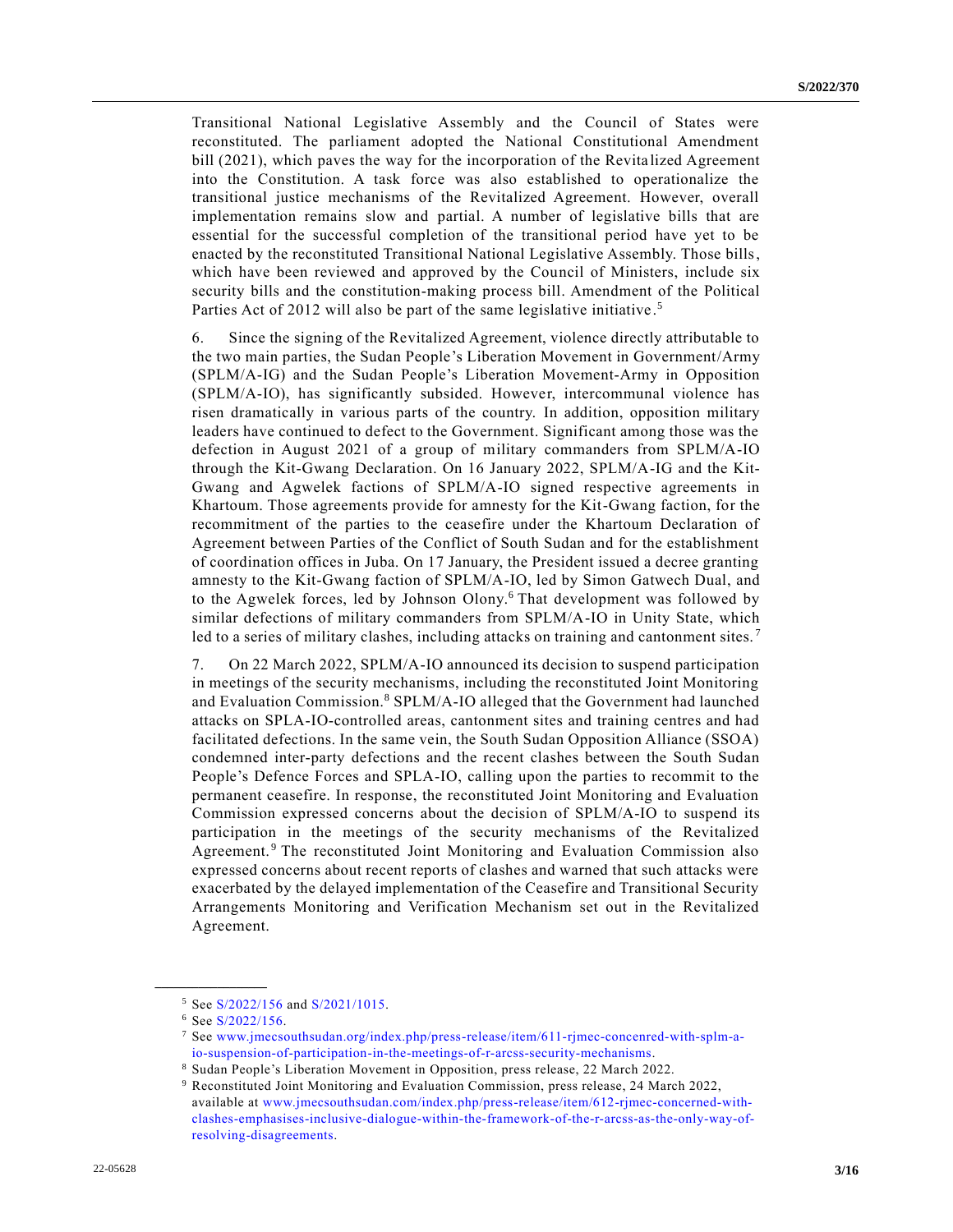8. On 28 March 2022, the First Vice-President Riek Machar issued a press release noting that, during the evening of 27 March, without prior notification, the South Sudan People's Defence Forces had deployed heavily armed personnel with armoured personnel carriers on all routes leading to his residence.<sup>10</sup> He stressed that the deployment of those troops created unnecessary tension, was disruptive and weakened trust among the parties to the Revitalized Agreement. The troops were removed on the morning of 28 March. On the same day, the President addressed the nation and affirmed the Government's commitment to peace. He emphasized the need for reconciliation and stated that he had directed the Ministry of Justice and Constitutional Affairs to establish a commission for truth, reconciliation and healing. He also stressed that the Revitalized Agreement was an ambitious document that could not be implemented without sustained dialogue among the parties. The President assured the public that the implementation of the Revitalized Agreement was on track.<sup>11</sup> The national consultative process for the establishment of the Commission for Truth, Reconciliation and Healing was subsequently launched on 5 April 2022, in Juba, with the participation of the President and the Vice-Presidents.

9. On 3 April 2022, three of the South Sudanese parties (SPLM-IG, SPLM/A-IO and SSOA) reached an agreement on the command-and-control structure of the necessary unified forces after mediation led by the Deputy Chair of the Sudanese Transitional Military Council, General Mohamed Hamdan Dagalo. <sup>12</sup> According to the Agreement, the allocation of positions to the opposition parties was to be implemented within two weeks. The parties also agreed to complete the graduation of the necessary unified forces within two months, adhere to the cessation of hostilities agreements, cease encouragement and facilitation of defections, stop negative media campaigns and make efforts to build trust among the parties. Moreover, SPLM/A-IO agreed to resume participation in the mechanisms of the Revitalized Agreement. Following the signing of the agreement, SPLM/A-IO issued a statement on 3 April lifting its suspension of participation in the security mechanisms.<sup>13</sup> On 12 April, the President issued a decree by which he established a final necessary unified forces command structure.

10. Since 2019, the Community of Sant'Egidio has organized several rounds of negotiations to involve non-signatories to the Revitalized Agreement in the implementation mechanisms. From 14 to 17 December 2021, the Community of Sant'Egidio convened a technical workshop in collaboration with the Ceasefire and Transitional Security Arrangements Monitoring and Verification Mechanism and the Intergovernmental Authority on Development. Following that workshop, some parties under the South Sudan Opposition Movements Alliance, in particular the so-called Real Sudan People's Liberation Movement and the South Sudan United Front/Army, agreed to participate in the Ceasefire and Transitional Security Arrangements Monitoring and Verification Mechanism structures by the end of March 2022. To date, however, no South Sudan Opposition Movements Alliance monitors have been deployed with the monitoring and verification teams of the Ceasefire and Transitional Security Arrangements Monitoring and Verification Mechanism. The absence of the National Salvation Front in the implementation mechanism continues to have a negative impact on the peace process.

11. Following the electoral needs assessment mission<sup>14</sup> in South Sudan conducted pursuant to resolution [2567 \(2021\),](https://undocs.org/en/S/RES/2567(2021)) the President of the Security Council issued a

<sup>&</sup>lt;sup>10</sup> Office of the First Vice-President of the Republic of South Sudan, press release, 28 March 2022.

<sup>&</sup>lt;sup>11</sup> Office of the President of the Republic of South Sudan, statement to the press, 28 March 2022.

<sup>&</sup>lt;sup>12</sup> Agreement on the Implementation of the Transitional Security Arrangements, signed on 3 April 2022.

<sup>&</sup>lt;sup>13</sup> Office of the Chairman and Commander-in-Chief of SPLM/A-IO, press release, 3 April 2022.

 $14$  See [S/2021/661.](https://undocs.org/en/S/2021/661)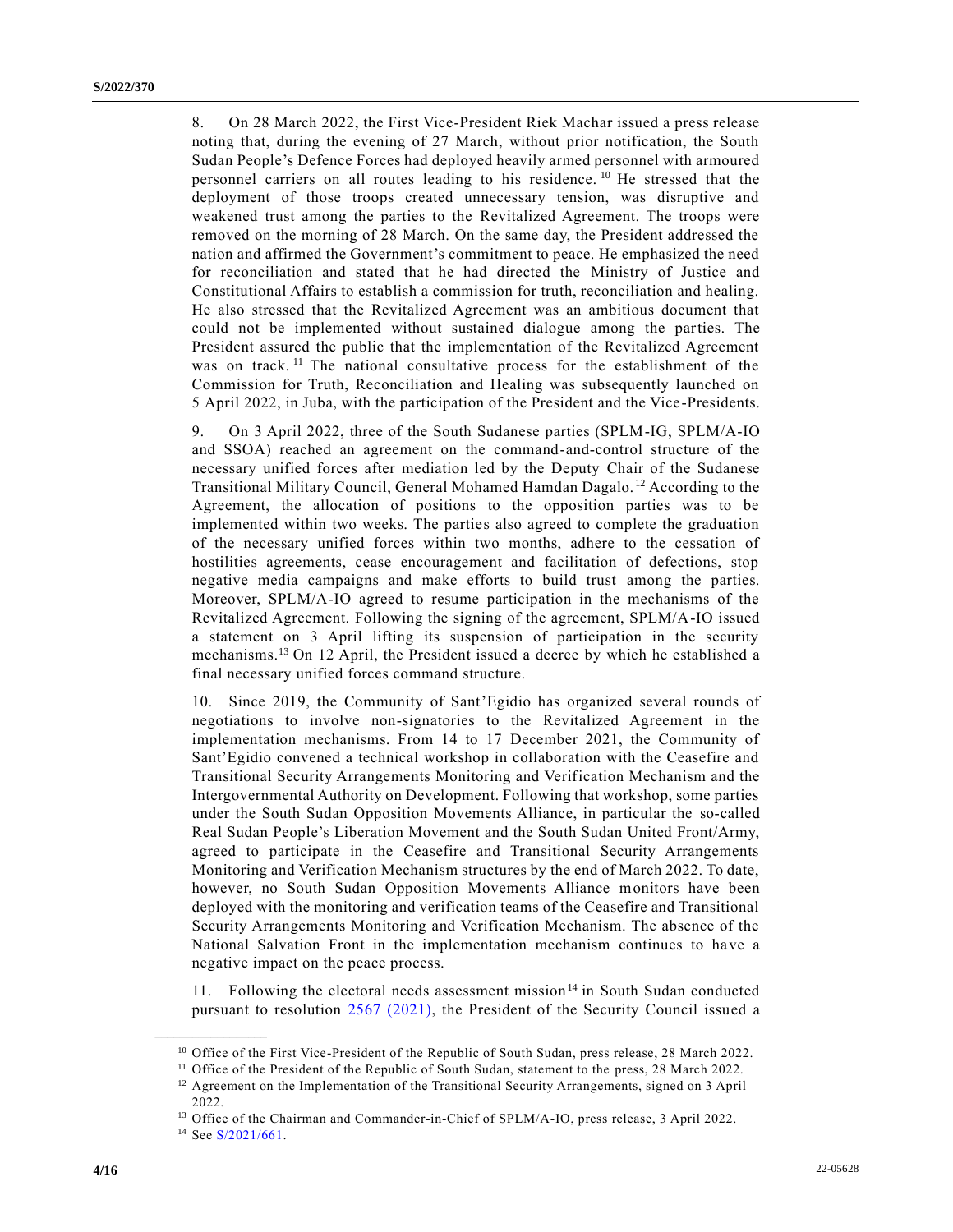statement on 27 October 2021 [\(S/PRST/2021/20\)](https://undocs.org/en/S/PRST/2021/20) in which the Council requested the Secretary‑General to set up a dedicated team within UNMISS to implement the electoral assistance activities set forth in phase 1 of the electoral needs assessment for South Sudan, which included technical advice and assistance for the establishment of an electoral framework for credible elections the results of which would be accepted.<sup>15</sup> While the President, in his address to the nation on 31 December 2021, announced that the elections would be held in 2023, members of the Revitalized Transitional Government of National Unity, especially from the opposition, have not yet agreed on an electoral timetable. As the country approaches the end of the transitional period in February 2023, the reconstituted Joint Monitoring and Evaluation Commission and other interlocutors continue to express concerns about the accumulation of unfulfilled commitments and unmet benchmarks in the Revitalized Agreement, in particular in chapter II.

#### **Arms embargo**

**\_\_\_\_\_\_\_\_\_\_\_\_\_\_\_\_\_\_**

12. On 13 July 2018, the Council adopted resolution [2428 \(2018\),](https://undocs.org/en/S/RES/2428(2018)) in which it imposed an arms embargo on South Sudan that has since remained unchanged.<sup>16</sup>

13. There are three categories of exemptions to the arms embargo contained in resolution [2428 \(2018\):](https://undocs.org/en/S/RES/2428(2018)) exemptions subject to the approval of the Committee; exemptions requiring an advance notification to the Committee; and standing exemptions for which no prior approval from or notification to the Committee is required. There are no exemptions under the arms embargo for non-State armed groups in South Sudan, which are prohibited from receiving weapons from any source.

14. Arms embargo exemptions that require approval of the Committee apply to: (a) arms and related materiel, as well as technical training and assistance, solely in support of the implementation of the terms of the peace agreement; and (b) other sales or supply of arms and related materiel, or provision of assistance or personnel. Since the imposition of the arms embargo, a total of 10 such exemption requests have been submitted to the Committee by Member States, 9 of which have been approved.<sup>17</sup>

15. Member States and international organizations are required to submit advance notifications to the Committee regarding the provision of the following assistance and equipment: (a) non-lethal military equipment intended solely for humanitarian or protective use, and related technical assistance or training; (b) arms and related materiel temporarily exported to South Sudan by the forces of a State which is taking action, in accordance with international law, solely and directly to facilitate the protection or evacuation of its nationals and those for whom it has consular responsibility in South Sudan; and (c) arms and related materiel, as well as technic al

<sup>&</sup>lt;sup>15</sup> In the electoral needs assessment mission report, it was also noted that, in the medium to long term, additional technical assistance to support the legal, operational, security and information management aspects of the electoral process could be provided, contingent on the conditions on the ground.

<sup>&</sup>lt;sup>16</sup> The other sanctions measures, which were imposed by the Security Council in March 2015 with the adoption of resolution [2206 \(2015\)](https://undocs.org/en/S/RES/2206(2015)) in response to deteriorating political and security conditions in South Sudan, are an asset freeze and a travel ban. Currently, the Committee's sanctions list contains the names of eight individuals subject to such targeted measures.

<sup>&</sup>lt;sup>17</sup> All nine requests were applications for the supply, sale or transfer of arms and related materiel, as well as technical training and assistance, solely in support of the implementation of the terms of the peace agreement. Of the nine requests, five concerned the provision of non-lethal military equipment to the Government of South Sudan to equip the professional army that should be formed in accordance with the Revitalized Agreement. Two other exemption requests concerned the transfer of helicopters to provide transportation assistance to the Ceasefire and Transitional Security Arrangements Monitoring and Verification Mechanism, and another two involved the provision of technical training to officers of the South Sudan People's Defence Forces.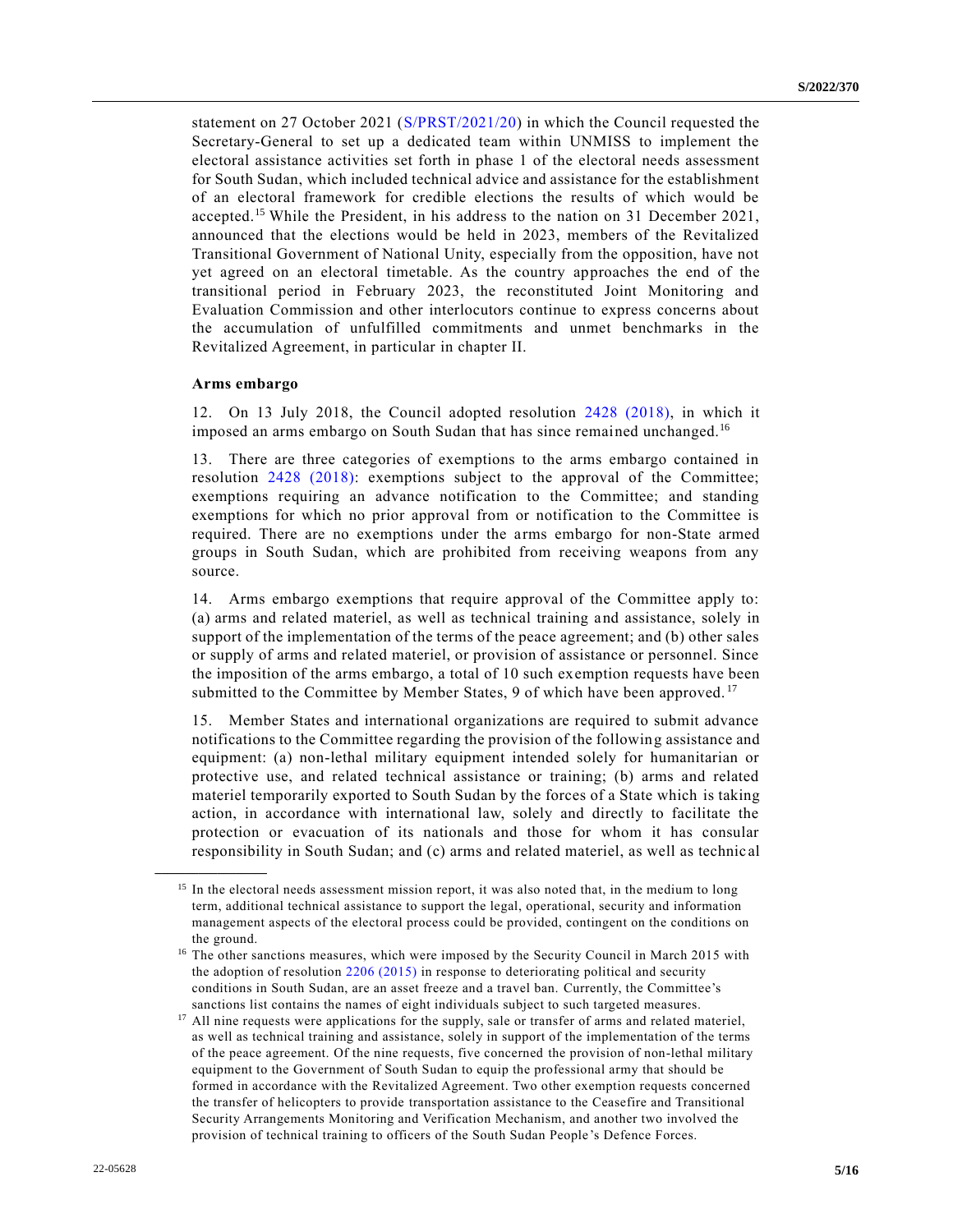training and assistance, to or in support of the African Union Regional Task Force intended solely for regional operations to counter the Lord's Resistance Army. To date, a total of 18 such notifications have been submitted to the Committee.

16. Arms embargo standing exemptions, for which no prior approval from or advance notification to the Committee is required, apply to: (a) arms and related materiel, as well as training and assistance, intended solely for support of or use by United Nations personnel, including UNMISS and the United Nations Interim Security Force for Abyei; and (b) protective clothing, including flak jackets and military helmets, temporarily exported to South Sudan by United Nations personnel, representatives of the media and humanitarian and development workers and associated personnel, for their personal use only.

17. In paragraph 8 of resolution [2428 \(2018\),](https://undocs.org/en/S/RES/2428(2018)) the Security Council called upon all Member States, in particular States neighbouring South Sudan, to inspect, in accordance with their national authorities and legislation and consistent with international law, in particular the law of the sea and relevant international civil aviation agreements, all cargo to South Sudan, in their territory, including seaports and airports, if the State concerned had information that provided reasonable grounds to believe the cargo contained items the supply, sale, or transfer of which was prohibited by the arms embargo. To date, no Member State has submitted an inspection report to the Committee.

## **III. Progress achieved on the key benchmarks established in paragraph 2 of resolution [2577 \(2021\)](https://undocs.org/en/S/RES/2577(2021))**

**Progress achieved on benchmark (a): completion, by the Revitalized Transitional Government of National Unity, of stages 1, 2 and 3 of the Strategic Defence and Security Review process contained in the Revitalized Agreement** 

18. The Revitalized Agreement stipulates that the Revitalized Strategic Defence and Security Review Board must be reconstituted during the pre-transitional period.<sup>18</sup> The Agreement further stipulates that the review process must be "comprehensive, inclusive, transparent and underpinned by the principles and strategies of national interests in promoting and defending the sovereignty and dignity of the country and its people." 19

19. There has been steady progress in the development and formulation of the strategic defence and security review. The Revitalized Strategic Defence and Security Review Board started functioning on 3 July 2021. Despite reported challenges (such as a high turnover of its members and lack of funding), the Board conducted five workshops supported by the reconstituted Joint Monitoring and Evaluation Commission and UNMISS. The objective of the fourth and fifth workshops, which were held on 6 and 7 and from 25 to 27 October 2021 respectively, was to finalize the strategic security assessment and the security policy framework, the completion of which were stipulated in stage 1 of the Strategic Defence and Security Review.<sup>20</sup>

20. According to multiple interlocutors consulted by the assessment team, drafts of the strategic security assessment and the security policy framework have been

<sup>&</sup>lt;sup>18</sup> Revitalized Agreement, chap. 2.5.1.

<sup>19</sup> Ibid., chap. 2.5.4.

<sup>&</sup>lt;sup>20</sup> Reconstituted Joint Monitoring and Evaluation Commission, quarterly report on the status of implementation of the Revitalized Agreement on the Resolution of the Conflict in the Republic of South Sudan for the period from 1 October to 31 December 2021, available at [www.jmecsouthsudan.org/index.php/reports/rjmec-quarterly-reports/199-rjmec-quarterly-report](http://www.jmecsouthsudan.org/index.php/reports/rjmec-quarterly-reports/199-rjmec-quarterly-report-on-the-status-of-implementation-of-the-r-arcss-from-1st-october-to-31th-december-2021)[on-the-status-of-implementation-of-the-r-arcss-from-1st-october-to-31th-december-2021.](http://www.jmecsouthsudan.org/index.php/reports/rjmec-quarterly-reports/199-rjmec-quarterly-report-on-the-status-of-implementation-of-the-r-arcss-from-1st-october-to-31th-december-2021)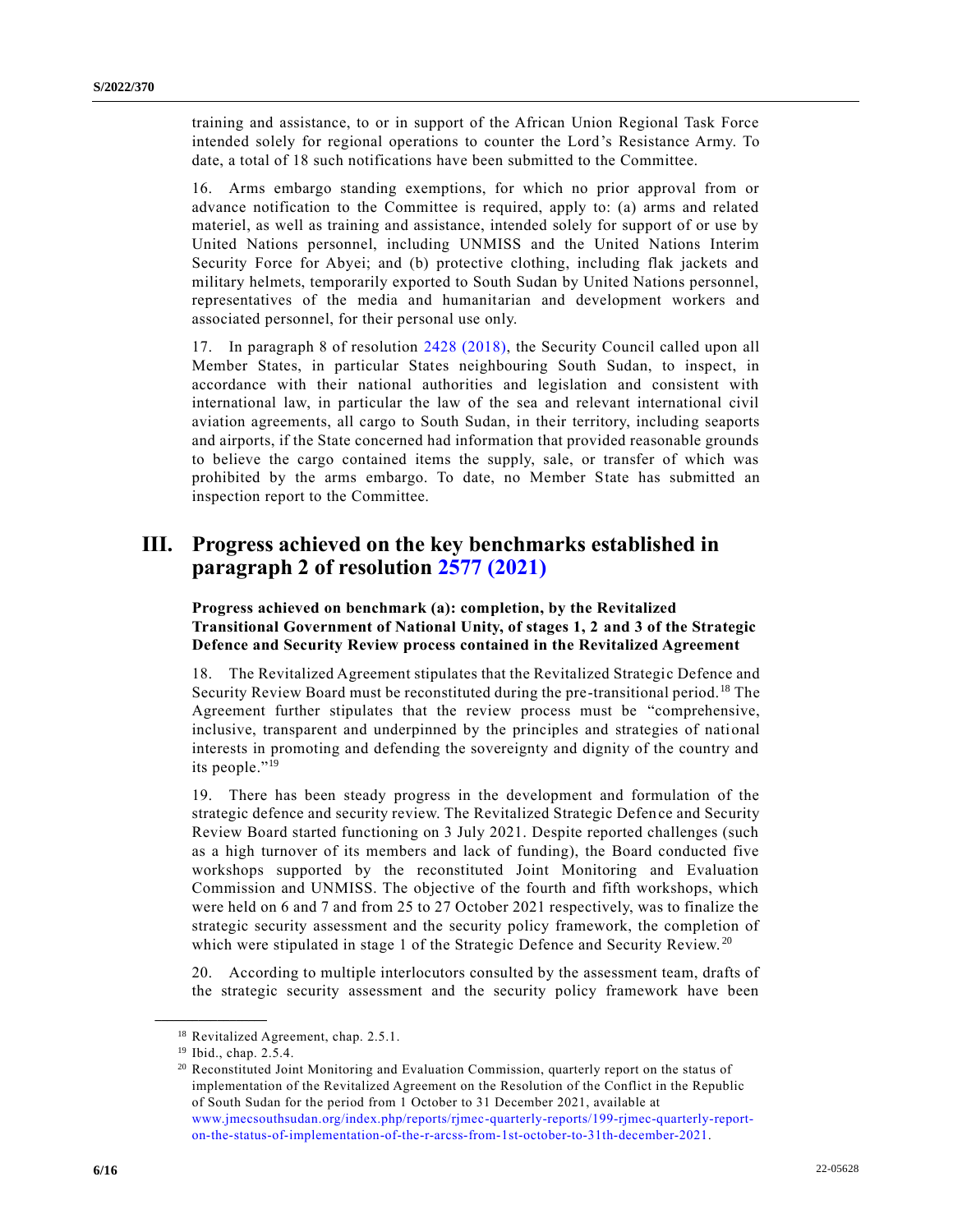completed and submitted to the Minister of Defence and Veterans Affairs, Angelina Teny, in her capacity as Chair of the Strategic Defence and Security Review Board. Those interlocutors also noted that the sixth workshop of the Strategic Defence and Security Review Board, aimed at drafting and completing the revised defence policy (the third document required in stage 1 of the Strategic Defence and Security Review), had been scheduled to be held over two days, on 22 and 23 March 2022. However, the workshop was held on only the first of the two days owing to the decision (since rescinded) of Sudan People's Liberation Movement in Opposition late on 22 March 2022 to suspend its participation in the security mechanism meetings.

21. Representatives of the Revitalized Transitional Government of National Unity informed the assessment team that all three documents (the strategic security assessment, the security policy framework and the revised defence policy) required in stage 1 of the Strategic Defence and Security Review had been completed . Moreover, they stated that the revised defence policy included the analysis of the operational capabilities that the national army and other security forces would require to meet identified challenges, as well as the range of models specifying the level of human resources, equipment and training needed to develop the military so that it would be able to respond to defence and security priorities, and the associated financial implications (both stage 2 outputs per the Revitalized Agreement). Representatives of the Revitalized Transitional Government of National Unity also indicated that they were currently working on the white paper on defence and security and on the security sector transformation road map (stage 3 outputs).

22. According to the Revitalized Agreement, the findings of stage 2 are to be submitted to the presidency for evaluation and adoption,  $21$  while the findings of the white paper on defence and security and the security sector transformation road map should be approved first by the Council of Ministers and then by the Transitional National Legislative Assembly.<sup>22</sup>

23. Many of the interlocutors with whom the assessment team spoke, including representatives of the Revitalized Transitional Government of National Unity, stressed that the Revitalized Agreement did not require the completion of the Strategic Defence and Security Review prior to the graduation and redeployment of the necessary unified forces. They noted that the Strategic Defence and Security Review was a longer-term process that should provide for the organization, structure, roles and responsibilities of the future armed forces, the national security service and other organized forces.

#### **Progress achieved on benchmark (b): formation, by the Revitalized Transitional Government of National Unity, of a unified command structure for the necessary unified forces, training, graduation and redeployment of the necessary unified forces, and allocation by the Revitalized Transitional Government of National Unity of adequate resources for the planning and implementation of the redeployment of the necessary unified forces**

24. After a long period of stagnation, there have been some recent positive developments in the unification process of the necessary unified forces, including the screening and training of the troops and the formation of a unified command structure. That process is fundamental to the implementation of the transitional security arrangements, which are generally considered the backbone of the Revitalized Agreement.

<sup>21</sup> Revitalized Agreement, chap. 2.5.4.3.1.

<sup>22</sup> Ibid., chap. 2.5.4.3.3.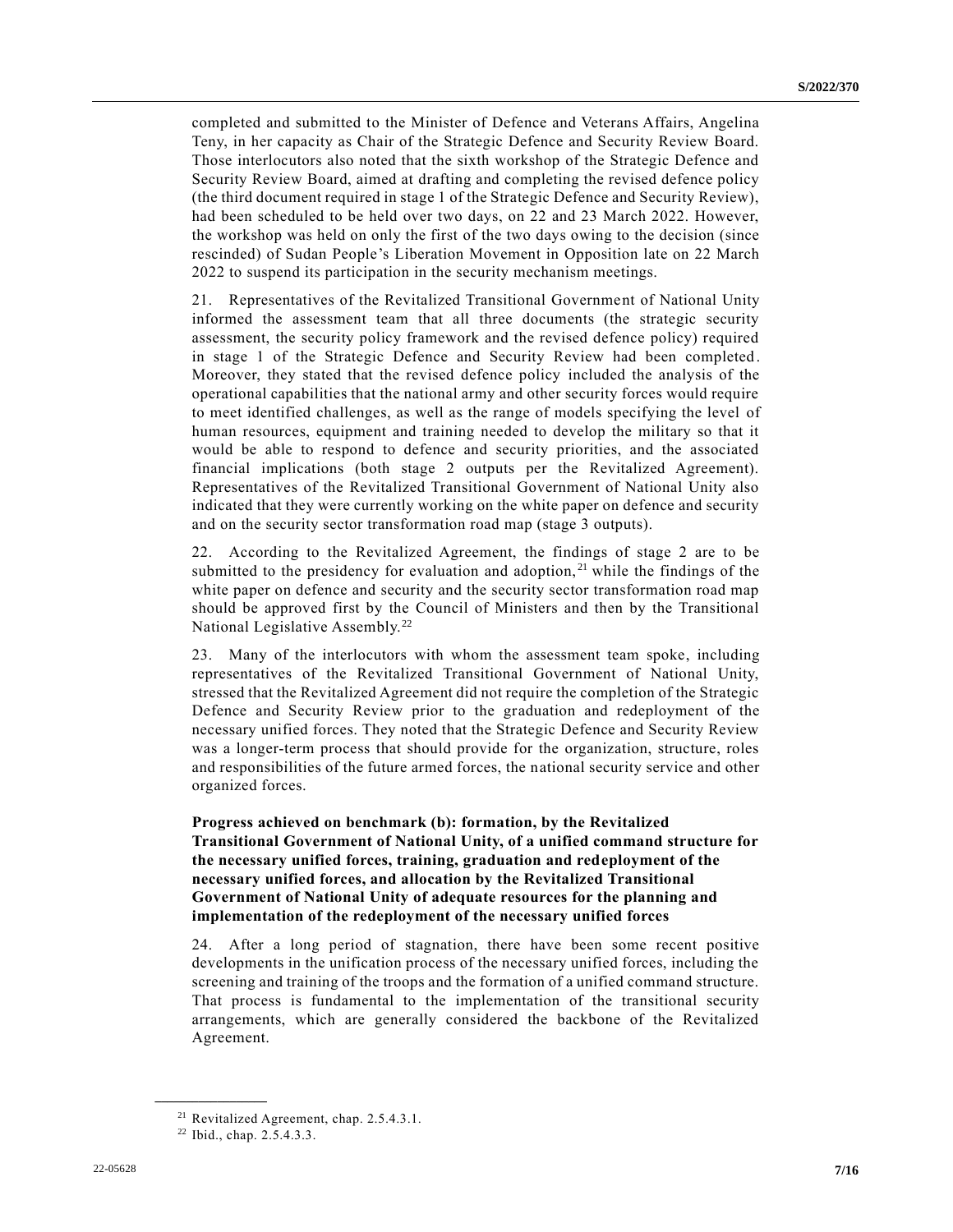25. On 14 December 2021, the Joint Defence Board received funding from the National Transitional Committee and deployed teams to the respective training centres to commence the screening of troops. <sup>23</sup> The screening process determines the eligibility of ex-combatants for graduation and redeployment or demobilization. On 16 February 2022, the Joint Defence Board noted in its progress report on the screening, reorganization and unification of the necessary unified forces that the screening process had been completed between December 2021 and January 2022.

26. In the same report, the Joint Defence Board indicated that 25 assembly and cantonment areas and 17 training centres had been identified and established for the necessary unified forces, and that over 50,000 personnel, comprising members of the military, the police, national security, the wildlife service, the prisons service and the civil defence service had been successfully trained. The Board concluded that "in general the forces [were] ready for graduation". In his progress report issued in March 2022 and covering the period from 22 February 2020 to 22 February 2022, the Interim Chairperson of the reconstituted Joint Monitoring and Evaluation Commission noted that "the pre-transition [had] closed with at least 78,500 security personnel registered at the various cantonment sites, barracks and training centres. According to [Ceasefire and Transitional Security Arrangements Monitoring and Verification Mechanism] reports, an estimated 35,000 combatants remained in cantonment sites, while at least 45,499 personnel, with 3,612 being women, were in various training centres".<sup>24</sup>

27. Several interlocutors of the assessment team stressed that the conditions in the cantonment areas and training centres were extremely dire, with little or no food and medicine available to the majority of the forces and a lack of shelter and separate facilities for female personnel.<sup>25</sup> The difficult living conditions resulted in significant and constant movement of personnel that made it difficult to know with certainty how many were screened and trained<sup>26</sup> and the extent of the training received. Other interlocutors noted that the training itself was rudimentary and inconsistent and that further training would be necessary after graduation.

28. The arms embargo was also raised by the Revitalized Transitional Government of National Unity as a barrier to the graduation of the necessary unified forces, as it argued that the graduates would need to be armed for redeployment throughout the country. Other interlocutors, however, expressed the view that additional weapons were not required for the training and graduation of the forces.

29. Almost all interlocutors noted that graduation of the necessary unified forces had been delayed because of continued disagreement over the ratios of the unified command structure. On 17 March 2022, the Chairperson of the Sovereignty Council of the Sudan, Lieutenant General Abdel-Fattah Al-Burhan, visited Juba to discuss issues related to the implementation of the Revitalized Agreement, in particular the unification of the command structure. The Lieutenant General Al-Burhan reportedly made a proposal to help to overcome the long stalemate between the parties to the

<sup>23</sup> See [S/2022/156,](https://undocs.org/en/S/2022/156) para. 4.

<sup>&</sup>lt;sup>24</sup> Major General Charles Tai Gituai (retired), Interim Chairperson of the reconstituted Joint Monitoring and Evaluation Commission, Progress report on two years of the transitional period of the Revitalized Agreement on the Resolution of the Conflict in the Republic of South Sudan, covering the period 22 February 2020 to 2 February 2022, available at [www.jmecsouthsudan.org/index.php/reports/r-arcss-evaluation-reports/202-progress-report-by](http://www.jmecsouthsudan.org/index.php/reports/r-arcss-evaluation-reports/202-progress-report-by-he-maj-gen-charles-tai-gituai-rtd-cbs-interim-chairperson-of-rjmec-on-two-years-of-the-transitional-period-of-the-r-arcss-covering-the-period-22nd-february-2020-to-22nd-february-2022/file)[he-maj-gen-charles-tai-gituai-rtd-cbs-interim-chairperson-of-rjmec-on-two-years-of-the](http://www.jmecsouthsudan.org/index.php/reports/r-arcss-evaluation-reports/202-progress-report-by-he-maj-gen-charles-tai-gituai-rtd-cbs-interim-chairperson-of-rjmec-on-two-years-of-the-transitional-period-of-the-r-arcss-covering-the-period-22nd-february-2020-to-22nd-february-2022/file)[transitional-period-of-the-r-arcss-covering-the-period-22nd-february-2020-to-22nd-february-](http://www.jmecsouthsudan.org/index.php/reports/r-arcss-evaluation-reports/202-progress-report-by-he-maj-gen-charles-tai-gituai-rtd-cbs-interim-chairperson-of-rjmec-on-two-years-of-the-transitional-period-of-the-r-arcss-covering-the-period-22nd-february-2020-to-22nd-february-2022/file)[2022/file.](http://www.jmecsouthsudan.org/index.php/reports/r-arcss-evaluation-reports/202-progress-report-by-he-maj-gen-charles-tai-gituai-rtd-cbs-interim-chairperson-of-rjmec-on-two-years-of-the-transitional-period-of-the-r-arcss-covering-the-period-22nd-february-2020-to-22nd-february-2022/file)

<sup>&</sup>lt;sup>25</sup> Quarterly report for the period from 1 October to 31 December 2021.

<sup>&</sup>lt;sup>26</sup> Notwithstanding its report of 16 February 2022, the Joint Defence Board informed the assessment team on 21 March 2022 that 31,803 troops had been screened and were ready for graduation.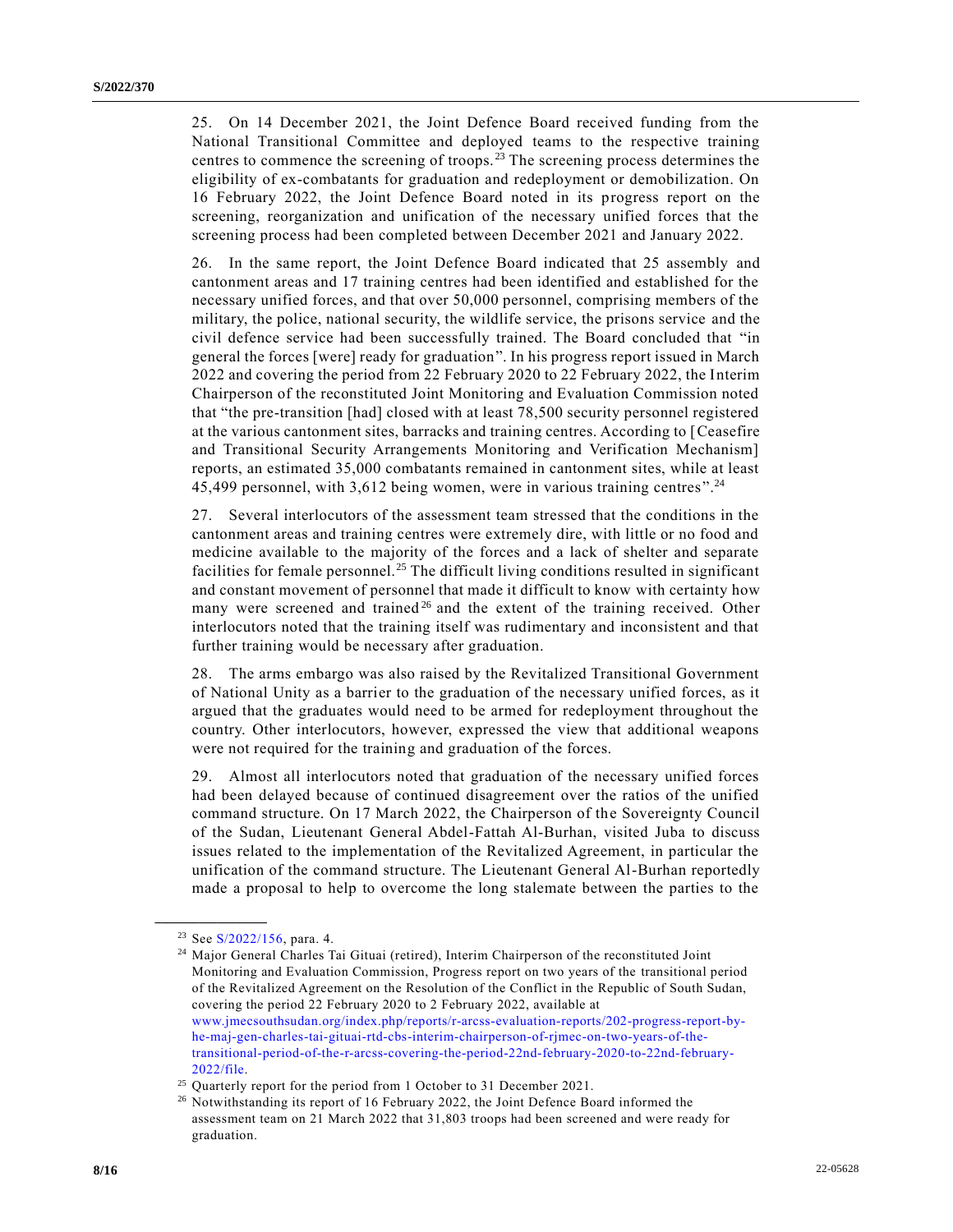Revitalized Agreement. The visit to Juba took place after the Lieutenant General's discussions with the President of Uganda, Yoweri Kaguta Museveni, in Kampala. The Sudan and Uganda are the main guarantors of the Revitalized Agreement.

30. On 22 March 2022, SPLM/A-IO decided to suspend its participation in the security mechanism meetings, including the reconstituted Joint Monitoring and Evaluation Commission. On 25 March, the President of South Sudan issued a decree allocating three command positions in the military and two in the National Police Service to SPLM/A-IO and SSOA. In the same decree, he directed the Chief of the South Sudan People's Defence Forces and the Inspector General of Police to immediately implement the order. In a press statement issued on 26 March, SPLM/A-IO recalled that the parties to the Revitalized Agreement had agreed in 2018 to a 50/50 ratio for the necessary unified forces and denounced the presidential decree, stressing that it was a unilateral decision and a rejection of the ongoing mediation process led by the Sudan.

31. However, on 3 April 2022, the South Sudanese parties to the Revitalized Agreement reached an agreement on the unification of the command structure. The agreement stipulates a 60/40 distribution in favour of SPLM-IG and the allocation of positions to the opposition parties within two weeks.<sup>27</sup> Following the agreement, SPLM/A-IO issued a press release lifting the suspension of its participation in the meetings of the security mechanisms. <sup>28</sup> Following the submission of SPLM/A-IO nominees by the First Vice-President Riek Machar and of SSOA nominees by the Vice-President, Hussein Abdelbagi, a final necessary unified forces command structure was announced through a presidential decree issued on 12 April 2022.

32. Several interlocutors of the assessment team stressed that the harmonization of ranks among the parties was another issue that needed to be addressed before the graduation and redeployment of the forces. They also noted the importance of allocating adequate resources for the planning and implementation of the redeployment of the necessary unified forces in the 2022/23 budget. They observed, however, that to date, the Revitalized Transitional Government of National Unity had consistently failed to provide the funding and logistical support necessary to sustain troops in cantonment sites and training centres.<sup>29</sup>

**Progress achieved on benchmark (c): progress by the Revitalized Transitional Government of National Unity on the establishment and implementation of the disarmament, demobilization and reintegration process, and in particular the development and implementation of a plan for the collection and disposal of long- and medium-range heavy weapons and the development of a time-bound plan for the complete and verifiable demilitarization of all civilian areas**

33. The Revitalized Agreement stipulates that, following a cantonment and selection process, individuals found ineligible to serve in the unified national army, national security services, the police, prisons, the fire brigade or the wildlife service would be referred to a disarmament, demobilization and reintegration programme.

34. The Disarmament, Demobilization and Reintegration Commission was established in September 2019. Whereas it has developed a number of policy

<sup>&</sup>lt;sup>27</sup> Agreement on the implementation of the transitional security arrangements, signed on 3 April 2022.

<sup>28</sup> SPLM/A-IO, press release, 3 April 2022.

<sup>&</sup>lt;sup>29</sup> Quarterly report for the period from 1 October to 31 December 2021.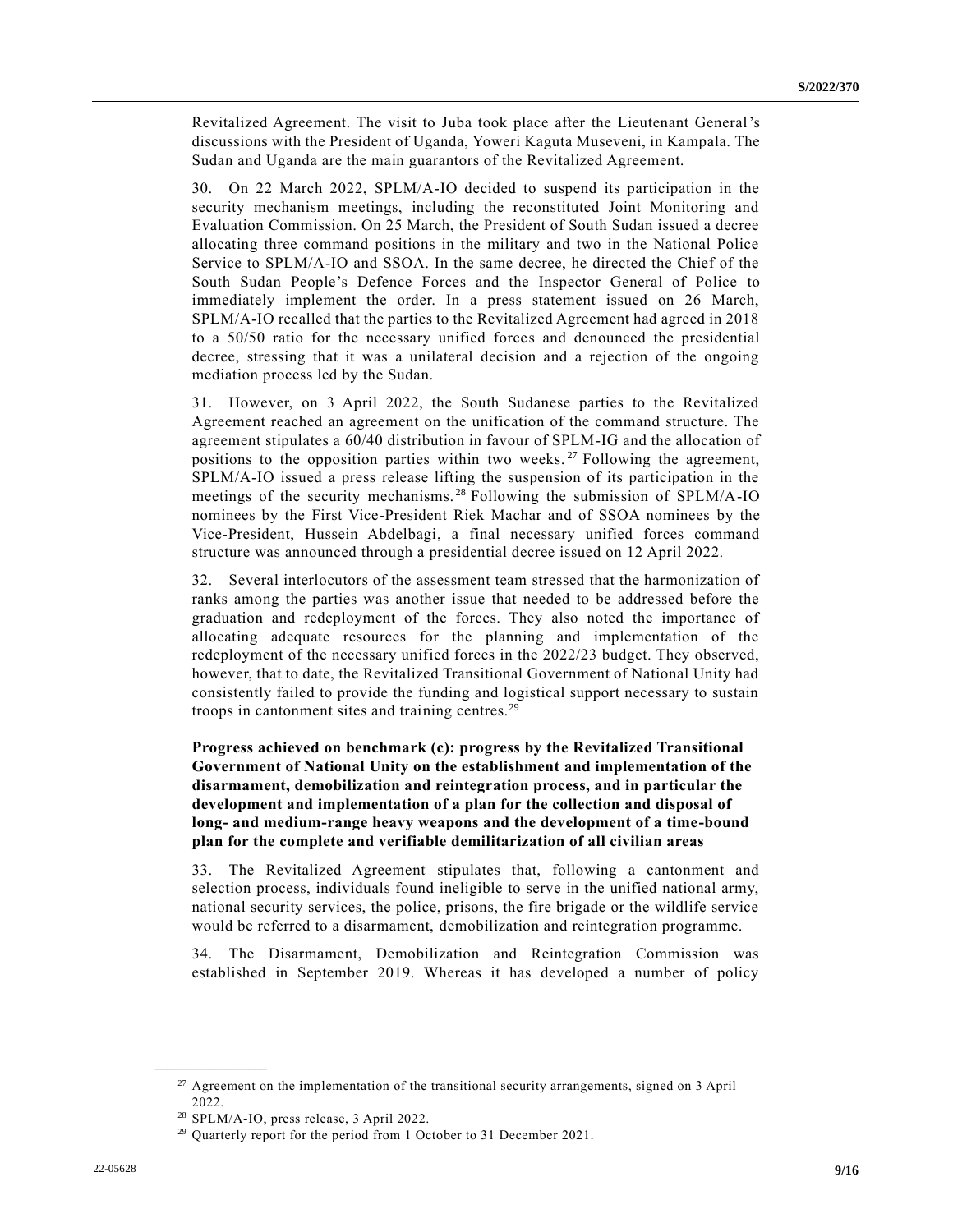documents, <sup>30</sup> including the Disarmament, Demobilization and Reintegration Commission bill, and it submitted its strategy, implementation plan and budget estimates in 2020 to the Revitalized Transitional Government of National Unity, announcements made by the Revitalized Transitional Government of National Unity as to the status of disarmament, demobilization and reintegration mentioned no funding for implementation for the Commission.

35. While representatives of the Disarmament, Demobilization and Reintegration Commission participated in the screening of ex-combatants in cantonment and training sites conducted between December 2021 and January 2022 (see para. 25 above), the transitional facilities needed to rehabilitate and reintegrate demobilized ex-combatants have yet to be established owing to a lack of necessary funding. In his statement made at the twenty-first monthly meeting of the reconstituted Joint Monitoring and Evaluation Commission, on 10 February 2022, the Interim Chairperson noted that disarmament, demobilization and reintegration remained without the necessary support and funds from the Revitalized Transitional Government of National Unity. As the disarmament, demobilization and reintegration process was integral to the successful implementation of the transitional security arrangements, he urged the Revitalized Transitional Government of National Unity to ensure that the Commission received all the support it needed, as a matter of urgency.<sup>31</sup>

36. In an effort to address risks stemming from the absence of a disarmament, demobilization and reintegration process, a community violence reduction pilot programme is being developed by the International Friends of South Sudan technical working group<sup>32</sup> and UNMISS to complement a national disarmament, demobilization and reintegration process. This pilot initiative is aimed at a community-based approach to the reintegration of ex-combatants and armed young people at risk of violence. It is supported by the Revitalized Transitional Government of National Unity, which has tasked the Chairperson of the Disarmament, Demobilization and Reintegration Commission with taking the lead in the pilot project. An inaugural meeting took place on 10 December 2021, during which the methodology for the way forward was discussed. Funding for the initiative will be reportedly sought from regional and international partners.<sup>33</sup>

37. Similarly, in late March 2022, the United Nations Development Programme (UNDP) launched a peace and community cohesion project in Lakes State, supported by the Government of Sweden, to assist the South Sudan Bureau for Community Security and Small Arms Control in civilian voluntary disarmament activities. Three activities were envisaged: supporting voluntary civilian disarmament initiatives and peace education; conducting skills training (and voluntary disarmament) for young former combatants; and supporting the security service in managing arms stockpiles

<sup>&</sup>lt;sup>30</sup> The disarmament, demobilization and reintegration policy document (outlining the duties of the Commission); the disarmament, demobilization and reintegration strategy and programme; the public information strategy; the reinsertion framework; the reintegration framework; standard operating procedures for the Disarmament, Demobilization and Reintegration Commission headquarters and the 10 state commissions that have been activated.

<sup>31</sup> Major General Charles Tai Gituai (retired), Interim Chairperson of the reconstituted Joint Monitoring and Evaluation Commission, statement to the twenty-first monthly meeting of the Commission, 10 February 2022 (see [www.jmecsouthsudan.org/index.php/media](http://www.jmecsouthsudan.org/index.php/media-center/news/item/601-as-year-two-of-transitional-period-ends-a-lot-remain-at-stake-for-r-arcss)[center/news/item/601-as-year-two-of-transitional-period-ends-a-lot-remain-at-stake-for-r-arcss\)](http://www.jmecsouthsudan.org/index.php/media-center/news/item/601-as-year-two-of-transitional-period-ends-a-lot-remain-at-stake-for-r-arcss).

<sup>32</sup> An informal working group comprising Canada, Egypt, Ethiopia, France, Germany, Kenya, the Netherlands, Norway, Sweden, the United Kingdom of Great Britain and Northern Ireland, the United States of America, the African Union, members of the African Diplomatic Corps, the Intergovernmental Authority on Development, the reconstituted Joint Monitorin g and Evaluation Commission, UNMISS, UNDP and the World Bank.

<sup>&</sup>lt;sup>33</sup> Quarterly report for the period from 1 October to 31 December 2021.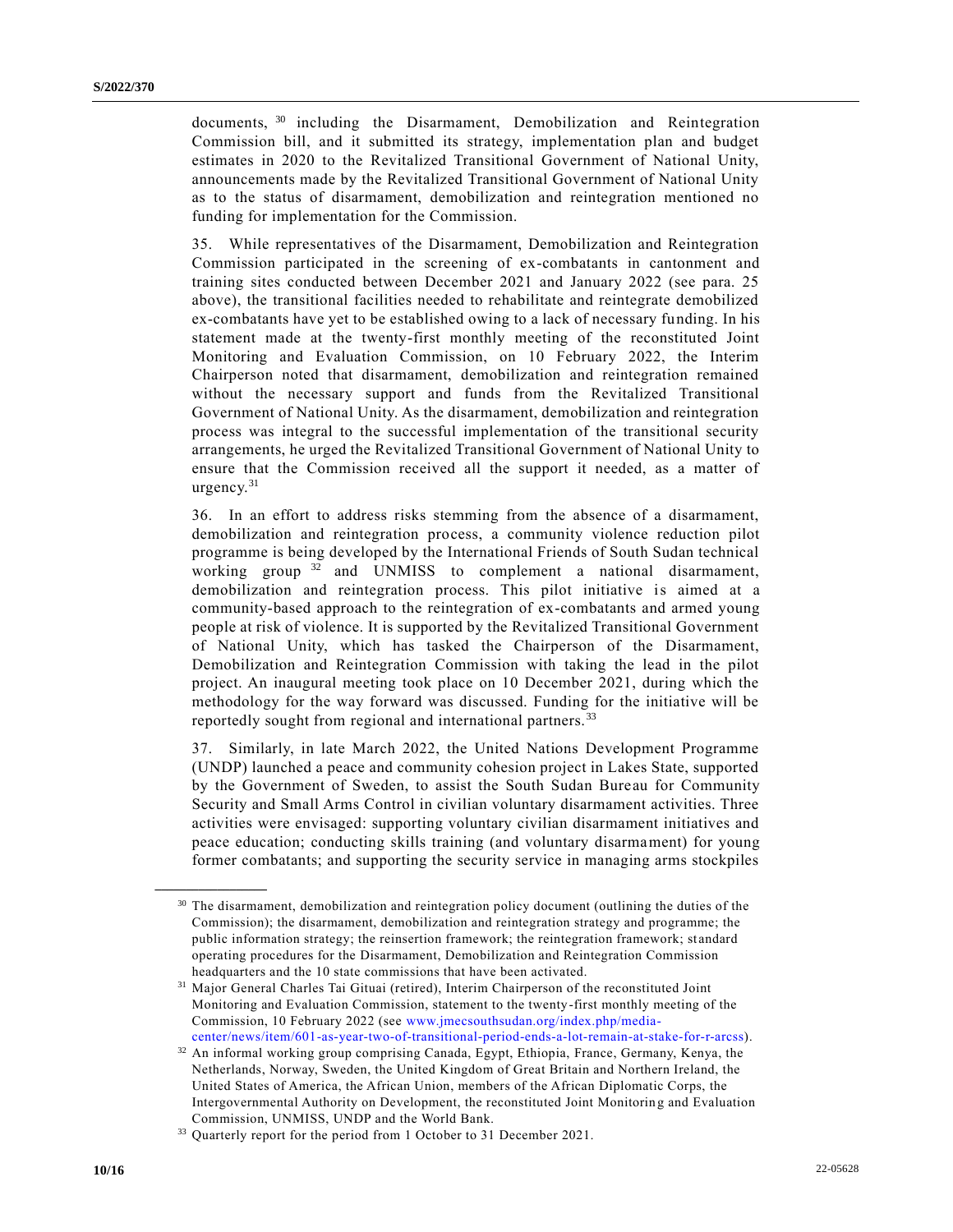collected from civilians, in line with the Firearms Act (2016). The overall goal is to explore lessons learned from the Lakes State voluntary civilian disarmament programme and to identify the weapons collected and the type of storage facilities. <sup>34</sup>

38. Lastly, the Disarmament, Demobilization and Reintegration Commission is currently working with UNDP to initiate a pilot project for a mobile demobilization programme in Central Equatoria.<sup>35</sup>

39. The lack of progress in the disarmament, demobilization and reintegration of demobilized ex-combatants is having a significant detrimental impact on the ability of the parties to the Revitalized Agreement to deal with the significant number of senior officers and soldiers who are not eligible to serve in the new unified forces.

40. Similarly, no progress has been made in the collection and disposal of long- and medium-range heavy weapons or in the development of a time-bound plan for the complete and verifiable demilitarization of all civilian areas. The assessment team was informed that there were 14 civilian buildings that remained occupied by military forces across the country.<sup>36</sup>

#### **Progress achieved on benchmark (d): progress by the South Sudanese defence and security forces on properly managing their existing arms and ammunition stockpiles, including by establishing the necessary planning documents, protocols and training for the recording, storage, distribution and management of the weapons and ammunition**

41. Although there are no specific provisions regarding stockpile management in the Revitalized Agreement, it does stipulate that, during the pre-transitional period, maps detailing present locations and lists of numbers of forces not previously declared in accordance with the Cessation of Hostilities Agreement between the Government of the Republic of South Sudan and the Sudan People's Liberation Movement/Army (in Opposition) must be presented to the monitoring and verification mechanisms and the Joint Military Ceasefire Commission. Lists must include the size of forces, weaponry, equipment and ammunition (as of 14 days after the signing of the Revitalized Agreement).<sup>37</sup> The Revitalized Agreement further stipulates that the collection of long- and medium-range heavy weapons must be carried out within 45 days after the signing of the Revitalized Agreement. <sup>38</sup>

42. Since the signature of the Revitalized Agreement, there has been limited progress in training for the recording, storage, distribution and management of weapons and ammunition. In September 2018 and April 2019, in Juba, 40 and 30 personnel, respectively, were trained at two workshops sponsored by the African Development Bank. At two workshops held in December 2019 and December 2021, respectively, by the Bonn International Centre for Conversion and the Regional Centre on Small Arms in the Great Lakes Region, the Horn of Africa and Bordering States, 40 and 30 personnel were trained. On 2 December 2019, 30 senior government officers were trained at a high-level workshop on the importance of weapons and ammunition management. On 9 December 2021, a high-level weapons and ammunition management dialogue, in which the Minister of Defence, the Deputy

<sup>&</sup>lt;sup>34</sup> Meeting of the assessment team with the United Nations country team, 21 March 2022.

<sup>&</sup>lt;sup>35</sup> Meeting of the assessment team with the Chair of the Disarmament, Demobilization and Reintegration Commission, 18 March 2022.

<sup>36</sup> Report of the Ceasefire and Transitional Security Arrangements Monitoring and Verification Mechanism and outcomes of the Mechanism technical committee meeting, 23 February 2022, available at [https://ctsamvm.org/wp-content/uploads/2022/03/CTSAMVM-REPORT-AND-CTC-](https://ctsamvm.org/wp-content/uploads/2022/03/CTSAMVM-REPORT-AND-CTC-OUTCOMES_-23-February-2022-1.pdf)[OUTCOMES\\_-23-February-2022-1.pdf.](https://ctsamvm.org/wp-content/uploads/2022/03/CTSAMVM-REPORT-AND-CTC-OUTCOMES_-23-February-2022-1.pdf)

<sup>37</sup> Revitalized Agreement, chap. 2.2.3.4.

<sup>38</sup> Ibid., chap. 2.2.3.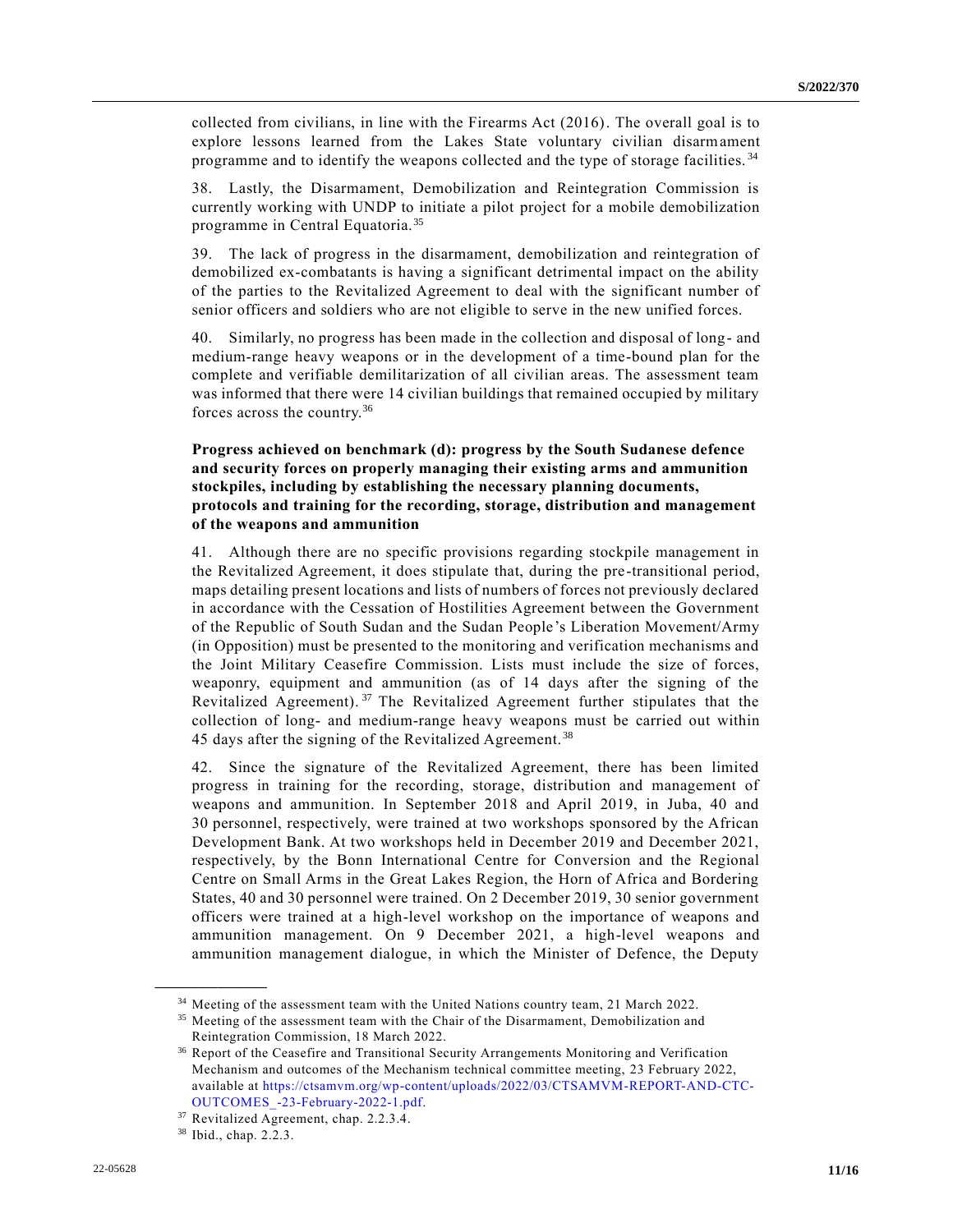Minister of the Interior, the Chief of the South Sudan People 's Defence Forces and the Inspector General of the Police participated (in addition to 11 other senior officers), was held with the objective of raising awareness among key decisionmaking personnel drawn from the South Sudanese security forces of the critical need to improve significantly weapons and ammunition management and physical security and stockpile management practices. To date, a total of 140 personnel and 45 senior officers have been trained in the management of armouries. The Bureau for Community Security and Small Arms Control has served as the national partner with the Regional Centre on Small Arms in that training.

43. After South Sudan signed the Nairobi Protocol for the Prevention, Control and Reduction of Small Arms and Light Weapons in the Great Lakes Region and the Horn of Africa in November 2011,  $39$  the Bureau received three electronic weapons-marking machines from the Nairobi-based Regional Centre on Small Arms (two in 2011 and one in 2014). The Bureau agreed with the Regional Centre on a central marking standard and undertook a marking exercise of State-owned (police) weapons in 2011. A total of 47,200 weapons were marked in Upper Nile, Eastern Equatoria and Central Equatoria prior to the outbreak of the conflict, in December 2013. However, marking has not resumed since the signing of the Revitalized Agreement.<sup>40</sup>

44. While South Sudan has general policy documents on firearms management, notably the Firearms Act  $(2016)$ , <sup>41</sup> various interlocutors, including government officials, informed the assessment team that no significant progress had been made in improving the weapons and ammunition management infrastructure of South Sudan. While initial steps were taken to develop or revise guidelines and protocols on weapons and ammunition management by the country's organized forces, they are not yet readily available. The Minister of Defence and Veterans Affairs indicated that, in order to address the issue of stockpile management of arms and ammunition, a process had been initiated to first review what existed and identify stakeholders and that the Ministry was in the process of developing a concept for the establishment of a system.<sup>42</sup>

45. The assessment team was not provided with any information on new armouries or on the refurbishment of existing armouries. It was informed, however, that leakage or sale of small arms and ammunition from the security forces to civilians had continued and had contributed to the increase in intercommunal violence in various parts of the country.

46. A major obstacle to the management of arms and ammunition stockpiles appears to be the sheer number of weapons in civilian hands in South Sudan. According to the most recent study on the number of weapons available in that country, commissioned in 2016 by UNDP and the Bureau for Community Security and Small Arms Control, civilians in South Sudan hold between 232,000 and 601,000 firearms. The study concluded that there were strong reasons to think that the higher figure was the more accurate, as some of the areas not surveyed (such as Unity, Upper Nile and Eastern Equatoria) might have higher proportions of arms-holding households than the

<sup>39</sup> Available at [www.sipri.org/sites/default/files/research/disarmament/dualuse/pdf-archive](http://www.sipri.org/sites/default/files/research/disarmament/dualuse/pdf-archive-att/pdfs/recsa-nairobi-protocol-for-the-prevention-control-and-reduction-of-small-arms-and-light-weapons-in-the-great-lakes-region-and-the-horn-of-africa.pdf)[att/pdfs/recsa-nairobi-protocol-for-the-prevention-control-and-reduction-of-small-arms-and](http://www.sipri.org/sites/default/files/research/disarmament/dualuse/pdf-archive-att/pdfs/recsa-nairobi-protocol-for-the-prevention-control-and-reduction-of-small-arms-and-light-weapons-in-the-great-lakes-region-and-the-horn-of-africa.pdf)[light-weapons-in-the-great-lakes-region-and-the-horn-of-africa.pdf.](http://www.sipri.org/sites/default/files/research/disarmament/dualuse/pdf-archive-att/pdfs/recsa-nairobi-protocol-for-the-prevention-control-and-reduction-of-small-arms-and-light-weapons-in-the-great-lakes-region-and-the-horn-of-africa.pdf)

<sup>40</sup> Secretariat of the Regional Centre on Small Arms in the Great Lakes Region, the Horn of Africa and Bordering States, email to the assessment team, 6 April 2022.

<sup>41</sup> Firearms Act (2016), available at [https://erc.undp.org/evaluation/managementresponses/](https://erc.undp.org/evaluation/managementresponses/keyaction/documents/download/263)  [keyaction/documents/download/263.](https://erc.undp.org/evaluation/managementresponses/keyaction/documents/download/263) See, for example, chap. III, "Public Warehouse to be Established", and chap. IX, "Marking of Firearms".

<sup>&</sup>lt;sup>42</sup> Ministry of Defence and Veterans' Affairs, letter addressed to the assessment team, 25 March 2022.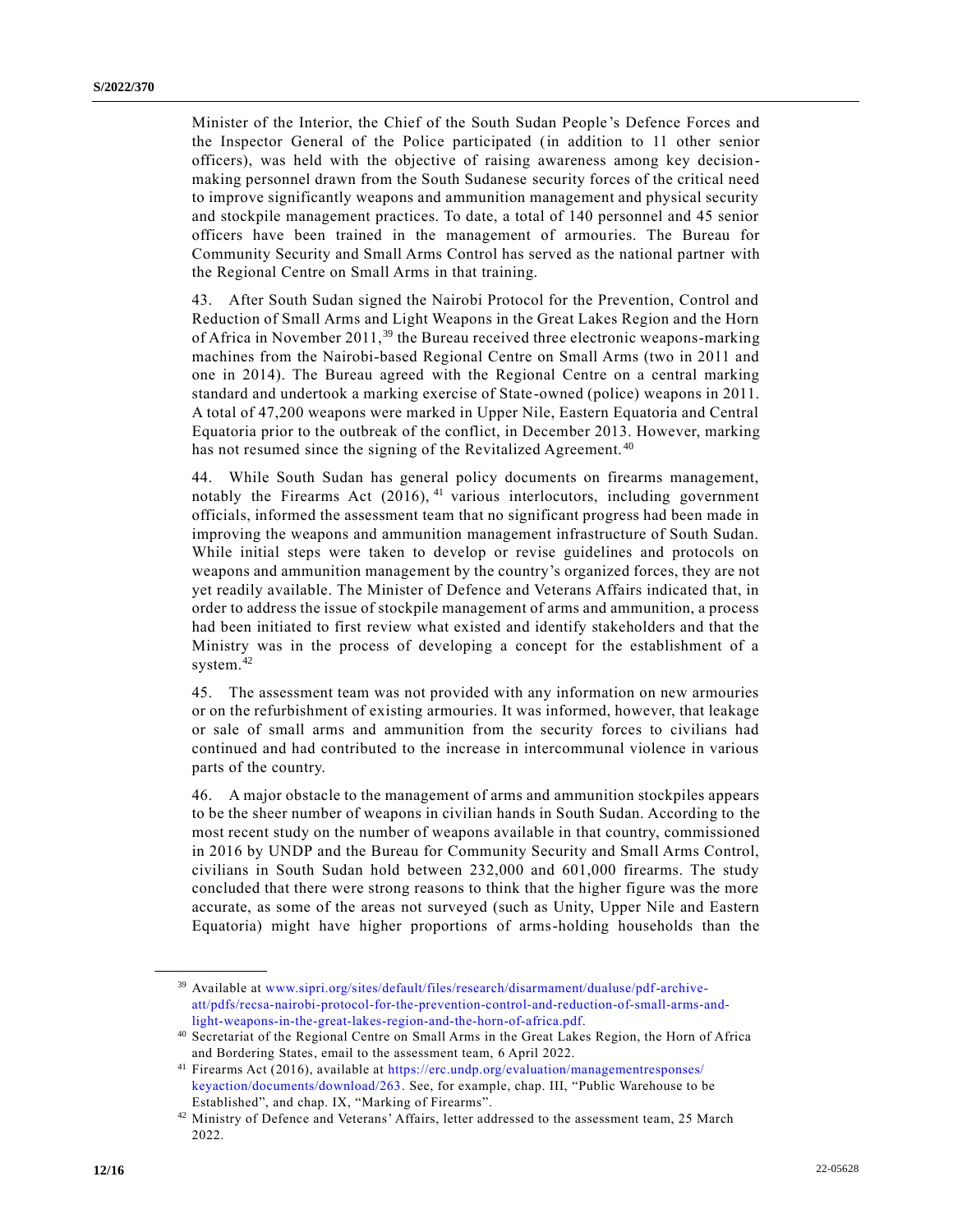surveyed areas.<sup>43</sup> Another challenge involves the assessment of the number and quality of weapons and ammunition in the hands of the uniformed services and the assessment of their arms stockpiles. The persistent trust deficit among the parties has resulted in very limited transparency concerning the amount, type and location of weapons and ammunition, including long- and medium-range heavy weapons, in the hands of various forces, in contradiction with the provisions of the Revitalized Agreement. In its interim report, issued on 25 November 2020 [\(S/2020/1141\)](https://undocs.org/en/S/2020/1141), and its final report, issued on 15 April 2021 [\(S/2021/365\)](https://undocs.org/en/S/2021/365), the Panel of Experts on South Sudan recommended that the Security Council request an independent evaluation of the Government's management of its arms stockpiles.

47. Articles 8 and 9 of the Nairobi Protocol include provisions for the disposal of State-owned small arms and light weapons and the disposal of confiscated or unlicensed small arms. While no assessment has been made to identify the number of weapons rendered surplus, redundant or obsolete, or their locations, one weapons destruction machine unit (weapons crusher) was donated on the recommendation of the Regional Centre on Small Arms and officially handed over to the South Sudan authorities on 28 February 2022.<sup>44</sup>

#### **Progress achieved on benchmark (e): implementation of the Joint Action Plan for the Armed Forces on addressing conflict-related sexual violence, with an emphasis on the training, sensitization, accountability and oversight of the defence and security forces**

48. Amid sustained levels of sexual violence perpetrated by parties to the conflict, 45 there has been modest progress in implementation of the Joint Action Plan. 46 Significant challenges, including allocation of human and financial resources, remain.

49. Having been signed by the Joint Defence Board in January 2021, the Joint Action Plan was officially launched in June 2021. Covering the period from January 2021 to December 2023, the Plan comprises six key pillars: (1) mainstreaming of sexual violence considerations in security arrangements under the Revitalized Agreement; (2) external communication and outreach; (3) training, awareness-raising and sensitization; (4) accountability and oversight; (5) protection of victims, witnesses and judicial actors; and (6) monitoring, evaluation and reporting. A joint committee on conflict-related sexual violence (known as the Joint Implementation Committee), comprising 11 senior officials of the South Sudan People's Defence Forces, SPLA-IO and SSOA and mandated by the Joint Defence Board to oversee the implementation of the Action Plan and to be responsible for the production of progress reports, was formally launched in November 2021.

<sup>43</sup> Small Arms Survey, *National Small Arms Assessment in South Sudan* (revised February 2017), available at [https://www.ss.undp.org/content/south\\_sudan/en/home/library/democratic\\_](https://www.ss.undp.org/content/south_sudan/en/home/library/democratic_governance/national-small-arms-assessment-in-south-sudan.html)  [governance/national-small-arms-assessment-in-south-sudan.html.](https://www.ss.undp.org/content/south_sudan/en/home/library/democratic_governance/national-small-arms-assessment-in-south-sudan.html)

<sup>44</sup> Secretariat of the Regional Centre on Small Arms, email to the assessment team, 6 April 2022.

<sup>45</sup> See [S/2022/272,](https://undocs.org/en/S/2022/272) para. 50, [S/2022/156,](https://undocs.org/en/S/2022/156) para. 73 and [S/2021/1015,](https://undocs.org/en/S/2021/1015) para. 76.

<sup>46</sup> The Joint Action Plan consolidates and reinforces commitments made in two action plans issued by the South Sudan People's Defence Forces and SPLA-IO in March and June 2019, respectively. In a statement introducing the Plan, the Chairperson and Co-Chairs of the Joint Defence Board state that "the military has zero tolerance on [conflict-related sexual violence] and … those who commit command or condone sexual violence will be held accountable regardless of their ranks ". In section 1 of the Plan, it is noted that "[s]exual violence has been a pervasive feature of the conflict in South Sudan since the start of the crisis in December 2013". Comprising six pillars, the Plan aims at "providing guidance to military personnel on prevention and response to sexual violence for a period of three years (October 2020–September 2023) and ultimately [ensuring] that no member of the national army commits, commands and/or condones " conflict-related sexual violence (see [https://stoprapenow.org/wp-content/uploads/2021/06/UNMISS-Joint-Action-](https://stoprapenow.org/wp-content/uploads/2021/06/UNMISS-Joint-Action-Plan-of-the-Armed-Forces-2021-2023-Annex-1-and-2.pdf)[Plan-of-the-Armed-Forces-2021-2023-Annex-1-and-2.pdf\)](https://stoprapenow.org/wp-content/uploads/2021/06/UNMISS-Joint-Action-Plan-of-the-Armed-Forces-2021-2023-Annex-1-and-2.pdf).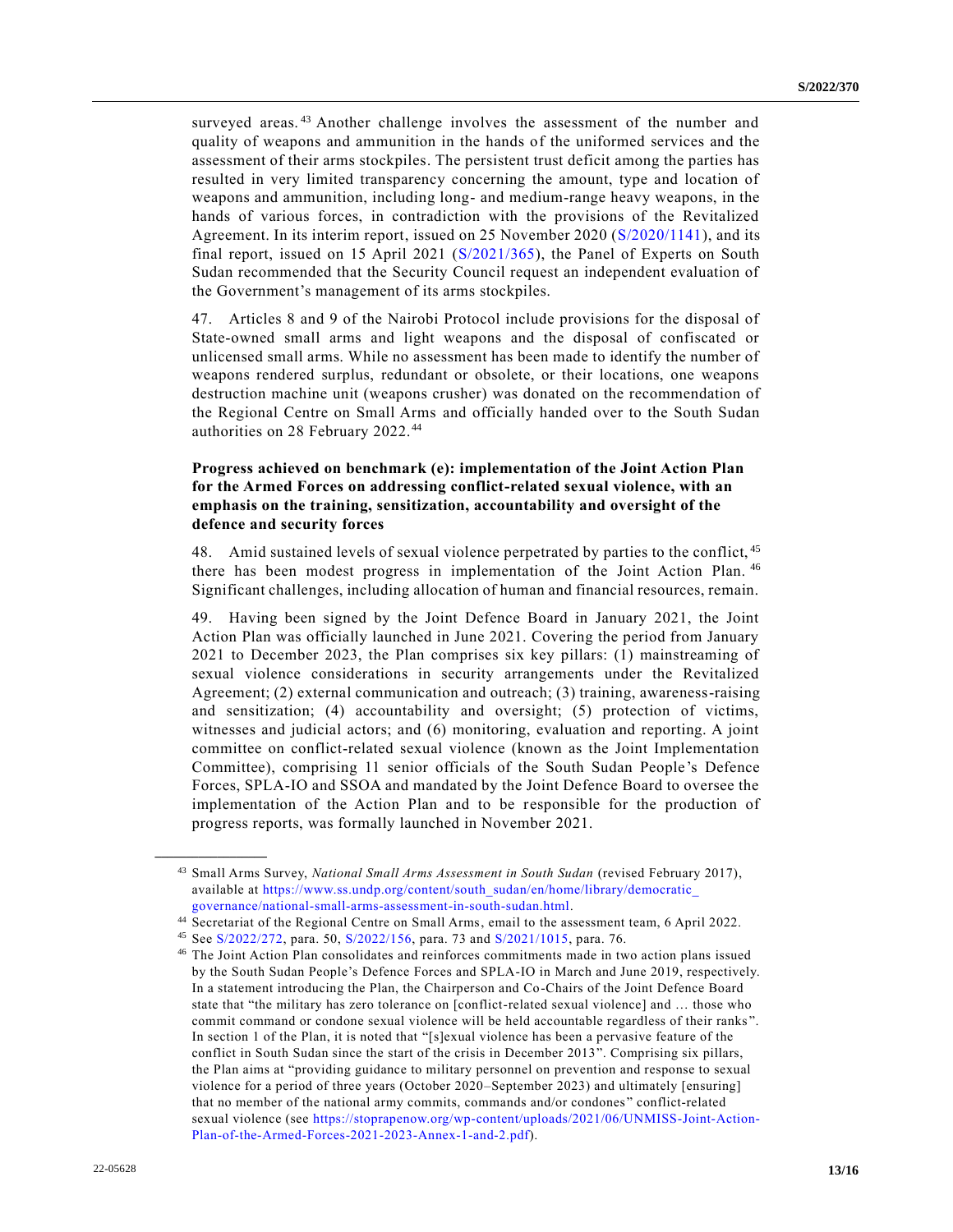50. In the area of training, awareness-raising and sensitization (pillar 3), commanders, military judges and military educational institutions, such as colleges and academies, are to ensure that troops, including female personnel, are trained on the prevention of and response to sexual violence in a mandatory, periodic and systematic fashion. Under that pillar, the national army would also develop comprehensive training modules that would be used for those trainings in the field and in military training institutions, and that every commander would sign an undertaking to respect international human rights, humanitarian law and national laws as they relate to conflict-related sexual violence and would ensure that elements under his or her command sign similar undertakings.<sup>47</sup> In that connection, the Joint Implementation Committee is considering a concept note for a training of trainers programme as a pending action point. In October 2020, the Minister of Defence and Veterans Affairs launched a conflict-related sexual violence training manual for instructors,<sup>48</sup> which was prepared with the technical support of the office of the Senior Women's Protection Advisor of UNMISS. That manual could be used as a basis for the development of the training modules.

51. Prevention efforts foreseen in pillar 3 also include the development and airing of audio and video messages by senior officials of the national armed forces and the translation, printing and dissemination of the Joint Action Plan to ensure that all military personnel are made aware of their obligations. <sup>49</sup> On 16 March 2021, the two co-chairs of the Joint Implementation Committee (from SPLA-IO and SSOA) spoke on Radio Miraya about the importance of preventing and eliminating conflict-related sexual violence in South Sudan.<sup>50</sup> Plans are being made to create opportunities for the Committee to meet with the joint consultation forum on conflict-related sexual violence, a platform for civil society organizations working in that area. In the context of International Women's Day, on 8 March 2022, the Chair and Co-Chairs of the Committee wrote a letter to the Joint Defence Board asking that a message regarding zero tolerance for conflict-related sexual violence be read at all graduation ceremonies of the necessary unified forces. However, in connection with its possible participation during graduation, the Committee informed UNMISS that it was facing human and financial resource constraints that would prevent Committee representatives from being present at those graduation ceremonies.

52. With regard to accountability and oversight (pillar 4), which is aimed at strengthening internal institutional frameworks related to accountability, some progress had been made. A total of 31 cases of conflict-related sexual violence or sexual and gender-based violence have been heard by all courts directly supported by UNMISS, and convictions had been obtained in 28 of those cases. An additional 18 cases have been heard by UNDP-facilitated mobile courts (to which UNMISS provided technical support) resulting in 16 convictions. <sup>51</sup> According to UNMISS, the Mission has supported general courts martial in Bentiu, Bor, Juba, Maridi, Malakal, Renk and Wau. Moreover, a general court martial in Yei that was not supported by UNMISS convicted various persons of rape.

<sup>47</sup> Joint Action Plan, p. 13.

<sup>48</sup> The training manual was initially designed for the South Sudan People's Defence Forces under its own action plan and will be used for the training of trainers.

<sup>49</sup> Joint Action Plan, p. 14.

<sup>50</sup> United Nations Peacekeeping, "UNMISS organizes radio debates to commemorate International Women's Day", 16 March 2021.

<sup>51</sup> All fair trial rights were respected and UNMISS monitored the proceedings for mobile court cases. Sentences ranged from one month imprisonment (assault) to 12 years (rape), which are within the imprisonment terms allowed by national law. UNMISS, emails to the assessment team, 5 and 13 April 2022.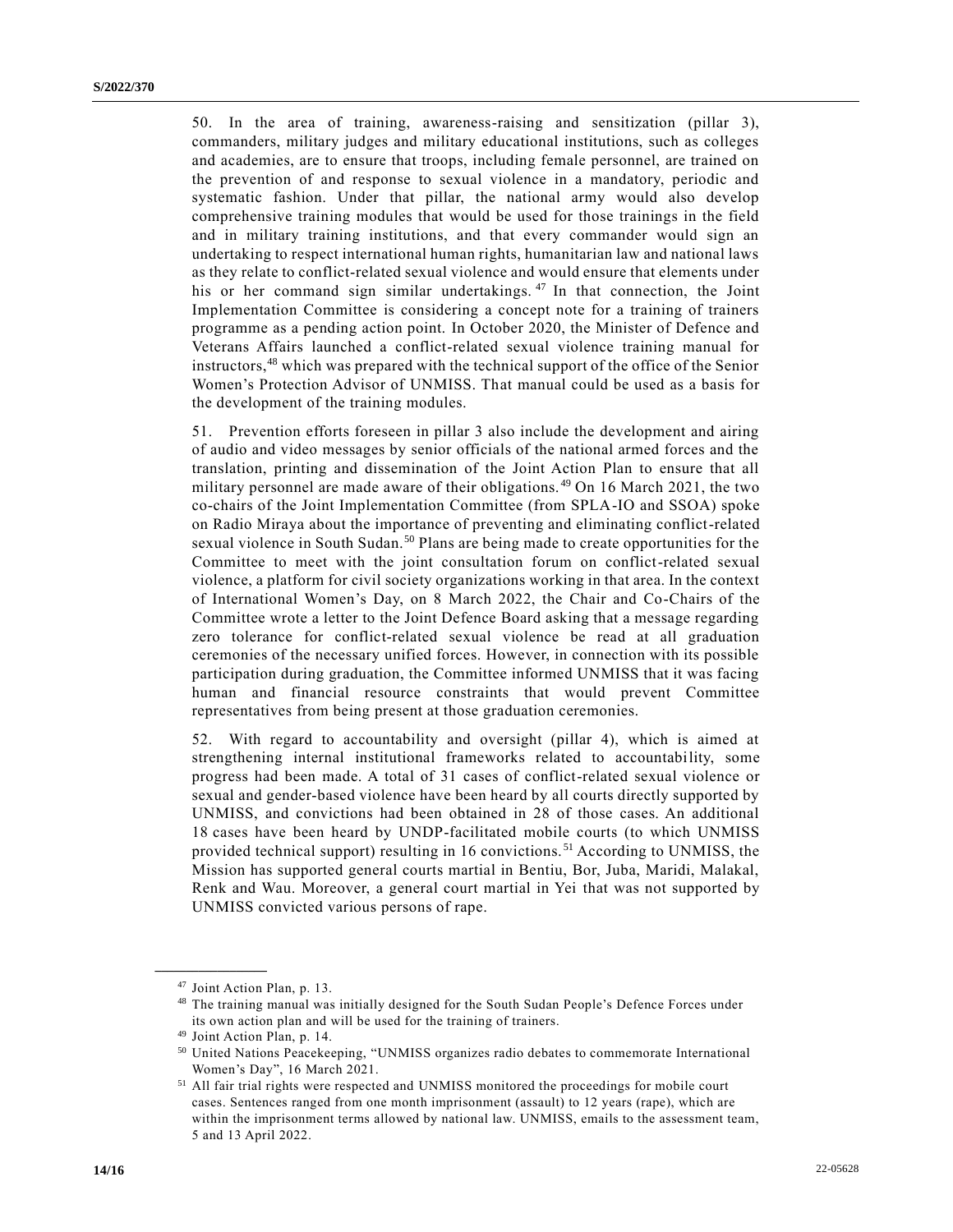53. Under pillar 4 of the Joint Action Plan it is also stated that accountability for sexual violence is not limited to formal justice but includes the provision of individual or collective reparations for survivors, such as rehabilitation (e.g. access to adequate and timely mental and physical health services), and that military personnel should facilitate access to services by victims and witnesses in all zones under their control. <sup>52</sup> According to UNMISS, although compensation was awarded to survivors of conflictrelated sexual violence by the general courts martial in Yei, it has not been made. Mobile courts have occasionally awarded compensation or imposed sentences of imprisonment for offences of sexual and gender-based violence and conflict-related sexual violence. For example, in April 2019, a defendant belonging to the South Sudan People's Defence Forces in Bentiu who was convicted of rape, sentenced to 10 years' imprisonment and ordered to pay two cows as compensation to the victim's family.

54. Pillar 4 (accountability and oversight) of the Joint Action Plan also addresses institutional frameworks relating to the recruitment of military personnel, including by envisioning measures to enhance the recruitment and retention of women as critical to gender equality and the prevention of conflict-related sexual violence.<sup>53</sup> The Plan states that the planning for all military operations and civil-military interactions must take into consideration the prevention of sexual violence. <sup>54</sup> In that regard, the United Nations Entity for Gender Equality and the Empowerment of Women (UN-Women) and UNDP are supporting a peacebuilding fund project aimed at transforming the South Sudan security sector into a gender-responsive sector that protects and promotes the rights of women and girls across the country. The project foresees the creation of a gender-mapping initiative in security sector institutions. The initiative would provide information on the numbers of women in the security sector and their ranks, which is necessary for future advocacy with respect to increasing women's participation in security sector institutions. UNMISS is a strategic partner in this project.

55. Despite the developments outlined above, much remains to be done. There has been little progress on other pillars of the Joint Action Plan. While the Joint Implementation Committee was launched in November 2021, the Government has not provided funding for Committee meetings, which have been supported by UNMISS. To date, a total of 10 meetings have been held, which focused mainly on the organizational activities. The Committee is planning one consolidated progress report, which will be sent to the Office of the Special Representative of the Secretary-General on Sexual Violence in Conflict. A limited number of Arabic-language copies of the Plan have been produced with the help of UNMISS, and the Committee will need to produce and implement a strategy to distribute them. It is also stipulated in the Plan that the military would appoint focal points in relevant units (at headquarters level), divisions, brigades and colleges to work with the Joint Implementation Committee in implementing the Plan. UNMISS has requested the Committee to provide the list of updated focal points. <sup>55</sup>

### **IV. Conclusion**

56. The Revitalized Transitional Government of National Unity has made progress, albeit limited, in the implementation of the five benchmarks set out in resolution [2577](https://undocs.org/en/S/RES/2577(2021))  [\(2021\),](https://undocs.org/en/S/RES/2577(2021)) with the support of the United Nations, the African Union, the

<sup>52</sup> Joint Action Plan, p. 16.

<sup>53</sup> Joint Action Plan, p. 14.

<sup>54</sup> Ibid., p. 15.

<sup>55</sup> Ibid., p. 18.